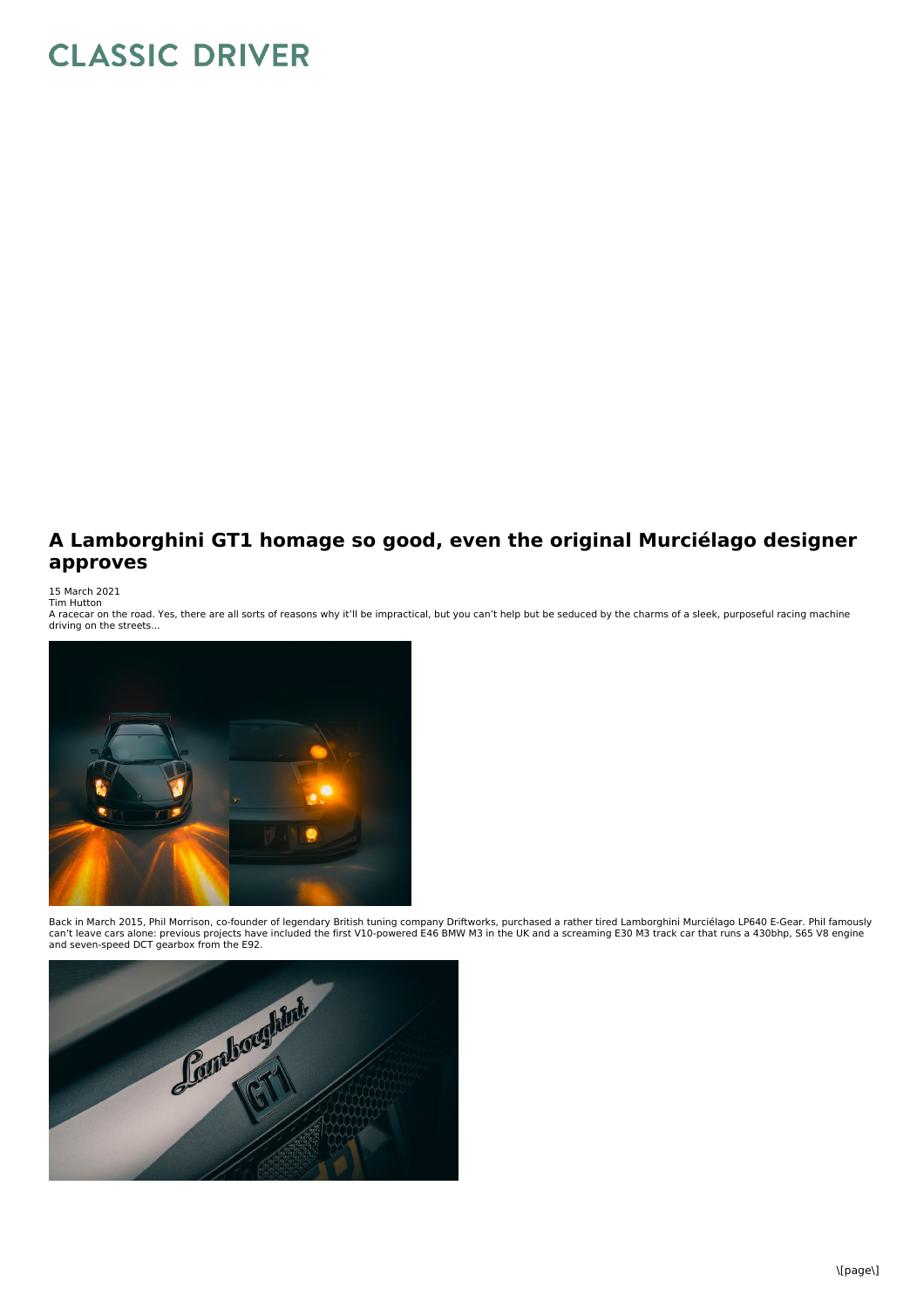

Move forward to 2017 and Phil's brain was whirring. Having researched the relatively small amount of race history attributed to the Murciélago, a plan was made to create a<br>homage inspired by the Reiter Engineering R-GT GT1 information, photos and even original parts were sourced to help bring this epic project together.





The main build started in 2018. First, the E-Gear system was removed in favour of a manual gearbox and the quad throttle bodies were replaced by a fully independent<br>setup. Phil is the first to admit he "completed the inter race cars I'd ever seen".



The bodywork actually features some panels from a 2008 Le Mans car; the big challenge was fitting them to a standard body. Phil adds: "There was a huge amount of<br>fabrication that needed doing just on the parts you don't se



Since images of the car were revealed to the world last week, Luc Donckerwolke, the designer of both the Murciélago and its R-GT variants, has been in touch with Phil, commending him on the amazing results of this insane project. Don't expect this car to remain untouched; as more information is uncovered, I have no doubt the car will continue to be developed and I can't wait to see it on the road.